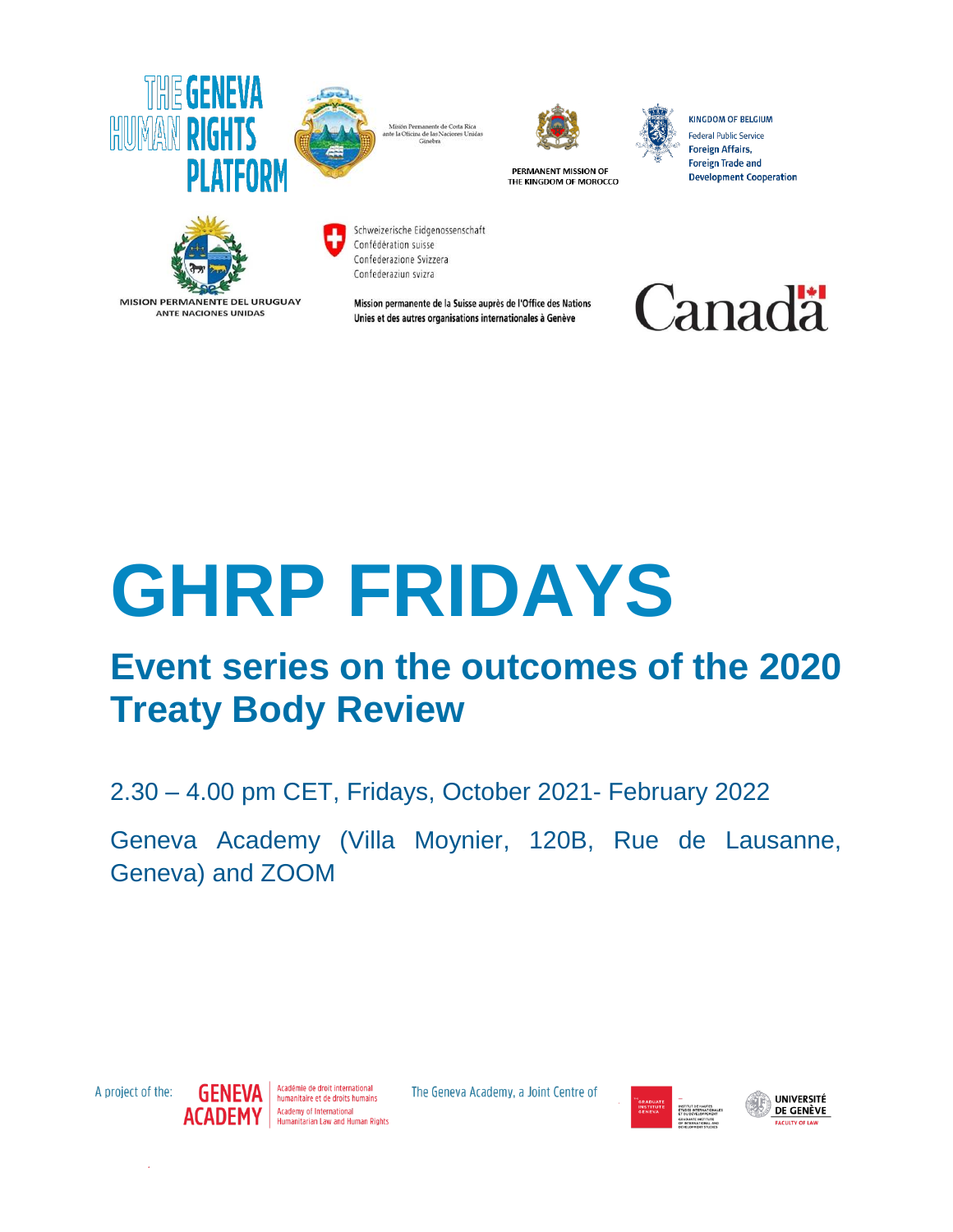## **Concept**

Completing the 2020 Treaty Body Review by the General Assembly, the report of the cofacilitators, Morocco and Switzerland, has been submitted and noted by the General Assembly (A/75/601). Treaty Bodies have responded to the issues raised in various forms, most recently via the report of the 33rd [meeting of the Chairpersons](https://www.ohchr.org/EN/HRBodies/AnnualMeeting/Pages/MeetingChairpersons.aspx) (A/76/254), or, individually, e.g. via the [CRPD](https://www.ohchr.org/Documents/HRBodies/Annual-meeting/Proposal-CRPD-3August2021.docx)  [position paper.](https://www.ohchr.org/Documents/HRBodies/Annual-meeting/Proposal-CRPD-3August2021.docx)

States have also voiced their views and expectations, as e.g. via a [joint letter](https://www.ohchr.org/Documents/HRBodies/Annual-meeting/Letter-group-46-States-2June2021.pdf) to the TB Chairs' 33<sup>rd</sup> meeting. Yet, the important proposals resulting from the 2020 review process still remain to be implemented. Those proposals include the establishment of predictable review calendars on new timelines, the introduction of focused reviews in the reporting cycle, harmonization of working methods, transparency in the nomination process for membership and the digital shift, including inter-sessional work online, and questions around remuneration of online work. Aside of budgetary considerations, implementation will depend on political will and collaboration of all actors involved, and their openness to test new way of working.

This new GHRP Fridays event series will provide a space for discussions among diplomats, Treaty Body members, OHCHR staff and civil society on the results of the review and practical ways to implement change.

## Topics 2021

 **Harmonized COVID working methods** (background document: [https://www.geneva](https://protect2.fireeye.com/v1/url?k=904476e6-cfdf4fda-9044c620-86b1886cfa64-e74fef5ca1d51f34&q=1&e=4fbe01ca-a9b6-4c45-9eac-58e1a22715d6&u=https%3A%2F%2Fwww.geneva-academy.ch%2Fjoomlatools-files%2Fdocman-files%2Fworking-papers%2FThe%2520United%2520Nations%2520Treaty%2520Bodies%2520in%2520a%2520Transition%2520Period.pdf)[academy.ch/joomlatools-files/docman-files/working-](https://protect2.fireeye.com/v1/url?k=904476e6-cfdf4fda-9044c620-86b1886cfa64-e74fef5ca1d51f34&q=1&e=4fbe01ca-a9b6-4c45-9eac-58e1a22715d6&u=https%3A%2F%2Fwww.geneva-academy.ch%2Fjoomlatools-files%2Fdocman-files%2Fworking-papers%2FThe%2520United%2520Nations%2520Treaty%2520Bodies%2520in%2520a%2520Transition%2520Period.pdf)

[papers/The%20United%20Nations%20Treaty%20Bodies%20in%20a%20Transition%20](https://protect2.fireeye.com/v1/url?k=904476e6-cfdf4fda-9044c620-86b1886cfa64-e74fef5ca1d51f34&q=1&e=4fbe01ca-a9b6-4c45-9eac-58e1a22715d6&u=https%3A%2F%2Fwww.geneva-academy.ch%2Fjoomlatools-files%2Fdocman-files%2Fworking-papers%2FThe%2520United%2520Nations%2520Treaty%2520Bodies%2520in%2520a%2520Transition%2520Period.pdf) [Period.pdf](https://protect2.fireeye.com/v1/url?k=904476e6-cfdf4fda-9044c620-86b1886cfa64-e74fef5ca1d51f34&q=1&e=4fbe01ca-a9b6-4c45-9eac-58e1a22715d6&u=https%3A%2F%2Fwww.geneva-academy.ch%2Fjoomlatools-files%2Fdocman-files%2Fworking-papers%2FThe%2520United%2520Nations%2520Treaty%2520Bodies%2520in%2520a%2520Transition%2520Period.pdf) )

The inter-committee WG on COVID 19 and initiatives by individual committees have produced food for thought on ways for TBs to work online. Discussions and COVIDinduced practice have also shown challenges and shortcomings. Different time-zones, the digital gap and the lack of regulations regarding DSA for online sessions, just to name a few of those.

This GHRP Friday will allow TB members to report back on their experiences and to discuss lessons for a post-Covid setting.

**Date: Friday 12 November 2021, 2.30 – 4.00 pm CET Place: Geneva Academy, Villa Moynier, 120 B, Rue de Lausanne, Geneva Link: ZOOM**

#### **Predictable review schedule**

A major issue for visibility of the TB system, coherence of its output and encouragement for timely and full cooperation is the current irregular and incoherent schedule of reviews across the system. Suggestions for a master calendar have been made and turned down for various reasons while the problem only aggravated. A new push for a comprehensive fixed calendar by the Convention bodies brings new dynamics into the discussion.

This GHRP Friday will discuss calendars in place and possibilities to synchronize reporting schedules of all TBs, moving thus towards a 100% reporting compliance rate and meaningful possibilities for follow-up and mutual reinforcement.

**Date: Friday 26 November 2021, 2.30 – 4.00 pm CET**